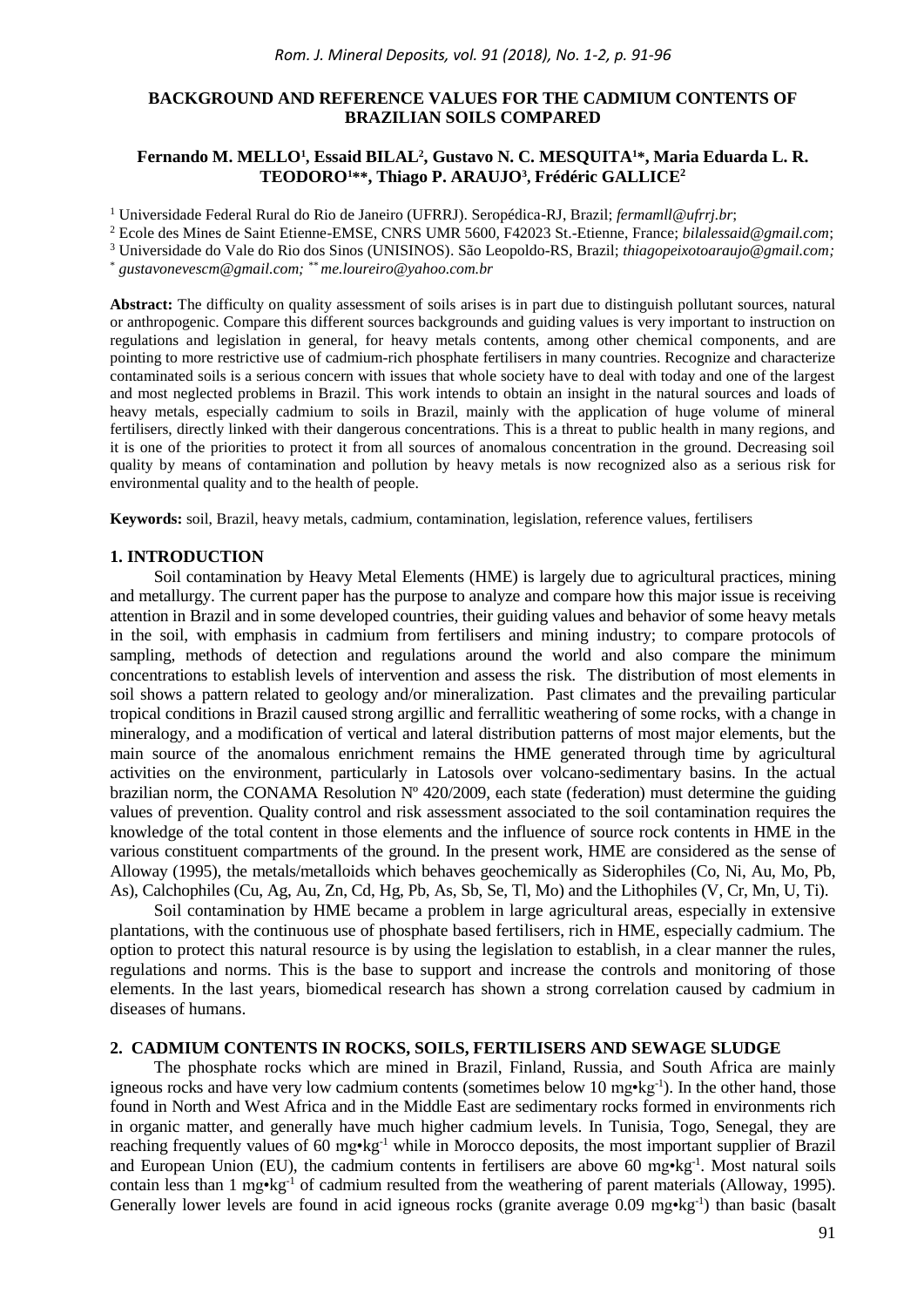average 0.13 mg•kg<sup>-1</sup>). In seds, sandstone and limestone show lower levels, higher contents are found in black shales (0.3 to 219 mg·kg<sup>-1</sup>), organic-rich seds or marine manganese nodules and phosphorite (Fergusson, 1990).

The average Cd content in soil surface is estimated to be 0.53 mg $\cdot$ kg<sup>-1</sup>, with all higher values reflecting anthropogenic influences (Kabata Pendias and Pendias, 2001). Although uneven distributed by different regions of Brazil, the dominant soil type is the Latosol, with 56,30% in total area of the country, followed by the Argisol (20,68%) and Neosol (9,38%) (Coelho et al. 2002). That distribution is mostly due to the geologic ground and by extreme climatic differences in the country. Proposed HME baseline values of natural concentrations in brazilian soils by Amaral Sobrinho (1993) suggests that different values of HME could be found in the same class and level of soil or between different classes as a function of the variation of soil characteristics.

Studies assessing natural contents of HME in some soil types of Brazil by Fadigas (2006), divides the soils in seven groups (see Table 1), the first one (1) distinguished by high contents in Mn, Fe and clay is composed by Red Distrophyc Latosol, Brun Latosol and Red Argisol mainly formed in terrains of basaltic compositions, some of them over the huge Paraná Sedimentary Basin. This is the group that naturally concentrates the highest values of HME. The second group (2) includes those with high levels of silt, Mn and high CEC (Cation Exchange Capacity), including Chernosols, Luvisols, Eutrophic soils, and some samples of Yellow Latosol, Red-Yellow Latosol and Red Argisol. The sixth and seventh groups (6 and 7) shows the lowest levels in HME and share the same composition but are differentiated by clay and Fe contents, includes Yellow Dystrophic Latosols and Argisols, and in minor quantity by soils derived by Tertiary and Quaternary sediments. Third, fourth and fifth (3, 4 e 5) groups share intermediate characteristics of those cited above and are mainly constituted by a great variety of Latosols and Argisols, and, with minor importance by Plinthosol, Cambisol, Nitosol with dystrophic character. Average values showed in Table 1 are near the quality reference values (Casarini, 2000) for the State of São Paulo-Brazil, in which the concentrations, in mg $\cdot$ kg<sup>-1</sup> are: Cd (0.5), Co (12.5), Cu (35.1), Cr (40.2), Ni (13.2), Pb (17), Zn (59.9). The adsorption/desorption of Cd and Zn presents a great sensibility to pH, compared with Cu and Pb. This chemical behaviour could contribute to explain the accumulation Zn and Cd in soil surficial layers in locals with higher pH (Alloway, 1990), *i.e.* in topsoils, the upper, outermost layer of soil, usually the top 5 cm to 20 cm depth. It has the highest concentration of SOM (Soil Organic Matter) and microorganisms and is where most of the biological soil activity occurs. Plants generally concentrate their roots there to obtain nutrients.

|  | Table 1. Normal considered values of Cd, Co, Cr, Cu, Ni, Pb and Zn in natural soils, proposed as a Reference |  |  |  |  |  |  |  |
|--|--------------------------------------------------------------------------------------------------------------|--|--|--|--|--|--|--|
|  | Value $(RV)^1$ . Modified from Fadigas et al. (2006).                                                        |  |  |  |  |  |  |  |

| <b>ELEMENT</b>   |                              |        |    |     |    |     |    |  |  |  |  |
|------------------|------------------------------|--------|----|-----|----|-----|----|--|--|--|--|
| GROUP (G)        |                              | υu     |    |     |    |     | Ph |  |  |  |  |
|                  | Soil Concentration (mg kg-1) |        |    |     |    |     |    |  |  |  |  |
|                  | 55                           | $\sim$ | 21 | 119 | 7G |     |    |  |  |  |  |
|                  | 18                           |        | 18 |     | 44 |     | 28 |  |  |  |  |
|                  | 65                           |        | 25 | 6   | 23 |     |    |  |  |  |  |
|                  | კე                           |        |    |     | კე |     |    |  |  |  |  |
|                  | دے                           |        |    |     |    |     | າາ |  |  |  |  |
|                  |                              |        |    |     |    |     |    |  |  |  |  |
|                  |                              |        |    |     |    | u.u |    |  |  |  |  |
| QSm <sup>2</sup> |                              |        |    | - L | 30 |     | ററ |  |  |  |  |

<sup>1</sup> Concentration considered normal for the soils belonging to each group and corresponding to the value of the upper quartile (75%) of the frequency distribution of the sample data in each group.

<sup>2</sup> Mean upper quartile between groups

Phosphate fertilisers contain between 5 and 100 mg•kg<sup>-1</sup> Cd and up to 300 mg•kg<sup>-1</sup> Cd may be present in sewage sludge. Cadmium is a trace element in fertilisers, which have been applied extensively to arable and pasture land around the world. In United Kingdom (UK) the European Risk Assessment Report (ECB, 2007) related that current fertilisers contain around 79 mg•kg<sup>-1</sup> Cd of P. Based on the use of fertilisers in the 1980s and early 1990s, Alloway (1995) estimated that around 4.3 g of cadmium per hectare per year has been added to agricultural soils in the UK. Across the European Union, 231 tonns of cadmium are added to agricultural soils each year from fertiliser use European Union Regulation (EC, 2007). It was concluded that this average cadmium content of european fertilisers, 138 mg·kg<sup>-1</sup>, would lead to a radical increase in the concentrations of cadmium in soil and crops, therefore in cadmium leaching.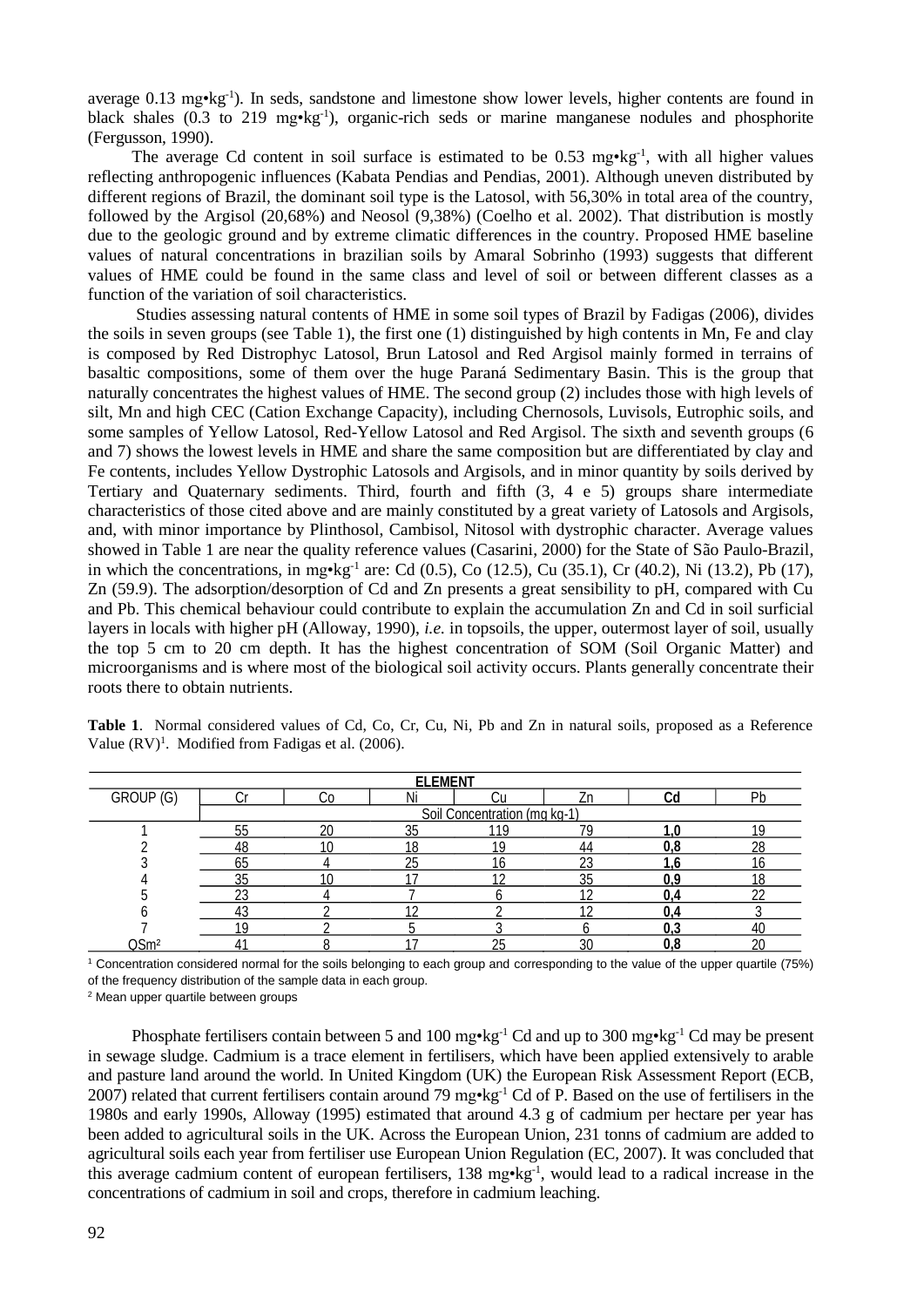Only 10% of the applied P as a fertiliser is taken by the plants, differing in this aspect by the higher taken of N and K. This difference is due to the higher P fixation in tropical soils, with high Fe-Al oxides (Raij, 2003). The Brazilian consumption of  $P_2O_5$  was in 2002 about 2,777,000 t (Lopes, 2003), 43% of monoammonium phosphate (MAP), 30% in the form of simple superphosphate (SSP), 15% triple superphosphate (TSP) and 12% of other sources of the market.

Langenbach and Sarpa (1985) compared the Cd concentration in eleven brazilian phosphates and observed that their Cd contents are lesser than 2.0 mg•kg-1 Cd. The brazilian phosphate rock from Catalão-GO contains 4 mg•kg<sup>-1</sup> of Cd, 19 mg•kg<sup>-1</sup> Cr and 58 mg•kg<sup>-1</sup> Pb, and the fine apatitic concentrate from Araxá-MG shows contents of 7 mg•kg<sup>-1</sup> Cd, 44 mg•kg<sup>-1</sup> Cr and 127 mg•kg<sup>-1</sup> Pb (Gabe and Rodella,1999). Amaral Sobrinho et al. (1992) presented typical ranges of HME in phosphate fertilisers as 0.1–170 mg•kg-1 Cd, 7–225 mg•kg-1 Pb, 7–38 mg•kg-1 Ni, 1–300 mg•kg-1 Cu and 50–1450 mg•kg-1 Zn.

# **3. HEAVY METALS EXTRACTION ANALYTICAL METHODS COMPARED**

.

Comparison of three extraction procedures was carried out by Campos et al. (2005) to assess HME in mineral fertilizers (Embrapa, 1999; USEPA 3051A and USEPA 3050B) for Cd, Cr, Cu, Ni, Pb, and Zn from the market in Brazil. The methods described do not fully solubilize the solid fraction of phosphates and are more indicated than total extractions for soil pollution studies, due to representation of maximum potentially bioavailable of a certain pollutant (Fig. 1).



**Fig. 1**. Average contents of Cd in brazilian natural phosphates FN1 an FN2, brazilian triple superphosphate and reactive non-brazilian phosphates FR1, FR2, FR3 and FR4, determined by different methods: USEPA 3051A (in black bars), USEPA 3050B (white bars) and EMBRAPA (dashed bars). Higher traces are the standard deviation of average values. Modified from Campos et al. (2005).

The USEPA 3050B method, from the Environmental Protection Agency, EUA (Usepa, 1998a), takes 1 g of the material, while USEPA 3051A (Usepa, 1998b) less material, 0.5 g to 1.0 g. The Brazilian method (EMBRAPA, 1999) uses approximately 0.5 g of the material added to 20 ml of HCl 2 mol•l<sup>-1</sup>. The quantification of trace elements content was performed by air acetylene flame atomic absorption spectroscopy. Among the studied phosphates, the thermophosphate presented significantly greater concentrations of Cd, Cr, Cu, Ni, and Zn whereas Cu, Ni, Pb, and Zn were found in greater contents in the natural phosphate FN2. The reactive phosphate FR3 presented the greatest quantity of Cd  $(145\pm 13 \text{ mg} \cdot \text{kg}^{-1})$  and the natural phosphate FN2, the highest quantity of Pb  $(234\pm 9 \text{ mg} \cdot \text{kg}^{-1})$ .

The tested methods can be applied in studies concerning heavy metals in samples of brazilian natural phosphate fertilisers phosphates (FN1 e FN2) which showed an average of 8.7 mg•kg<sup>-1</sup> of Cd content, while non-brazilian ones presented higher values, in average, 77 mg•kg<sup>-1</sup> Cd (Campos et al., 2005). Phosphate rocks presented contents between  $5\pm 0.6$  and  $145\pm 13$  mg $\cdot$ kg<sup>-1</sup> (Figure 1). Those values are in the range cited by Kabata Pendias and Pendias (2001) for phosphate fertilisers, namely 0,1–170 mg•kg<sup>-1</sup> of Cd. Amaral Sobrinho et al. (1992) encountered lower contents for apatite rocks (2–7 mg•kg<sup>-1</sup> Cd).

For Cu content, there was no difference between the extraction methods. For Ni and Zn contents, there was no statistical difference between USEPA 3051A and USEPA 3050B, but they were superior than the Embrapa method (1999). The USEPA 3050B extracted more Cd than other methods, while for Cr contents, Embrapa method extracted the most.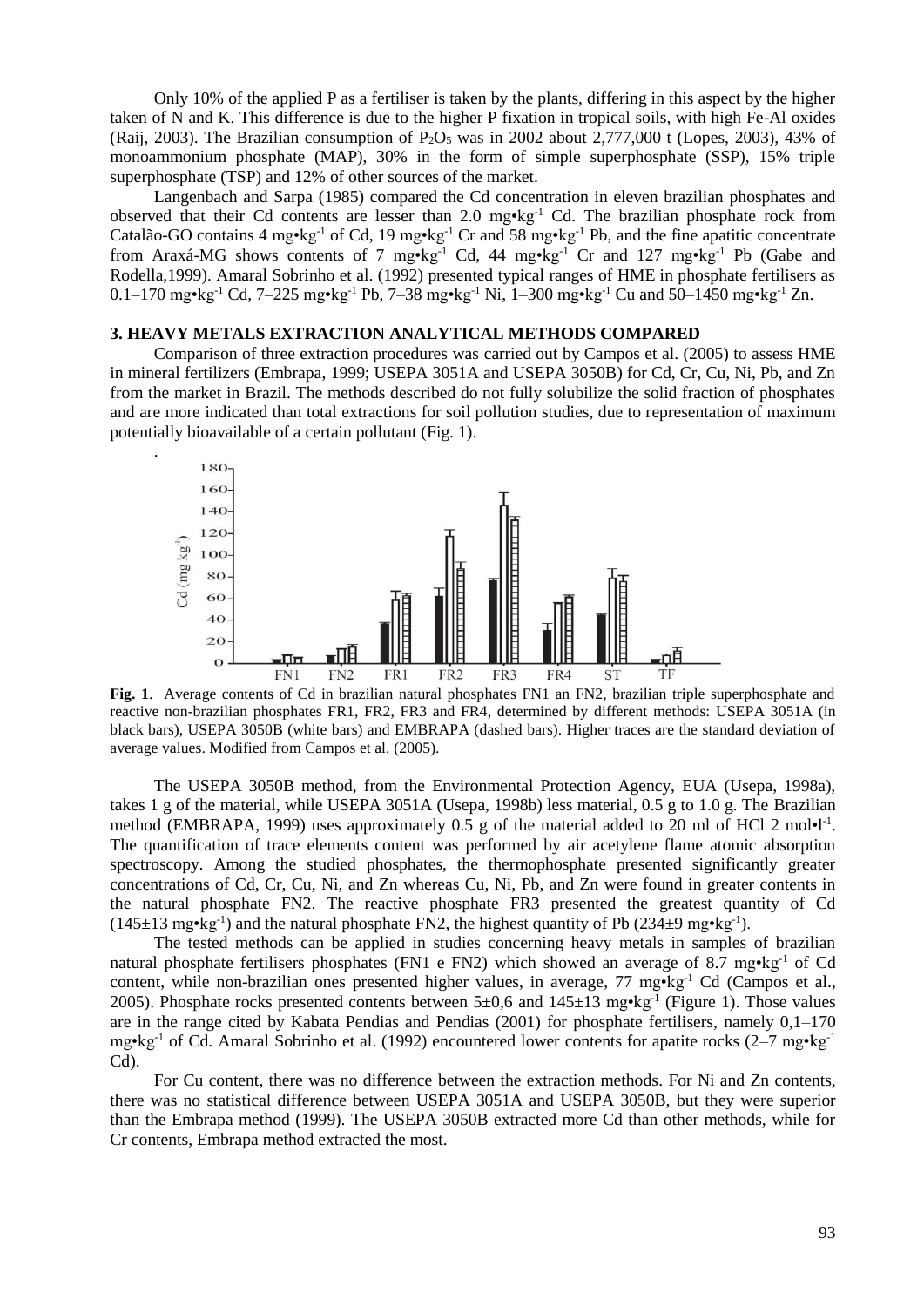# **4. GUIDING VALUES IN BRAZIL AND EUROPE**

The Brazilian Environmental Council (CONAMA, 2009), through the Resolution n.420/2009, established that each state in the country must determine its own guiding values for heavy metal concentrations based on a set of soil samples that represent the local geomorphology, pedology and lithology. This was decided because the international values, or those from other regions, might result in erroneous interpretation regarding areas suspected of being contaminated. The Brazilian resolution establishes three types of guiding values: quality reference values (QRVs), which should be determined by each state, prevention values (PVs) and investigation values (IVs), which are established and are valid for the whole country. In São Paulo state the risk limits were recent determined by CETESB (2016) mainly in topsoil and are, in mg $\cdot$ kg<sup>-1</sup>, as follows: (As -15), (Cd -1.3), (total Cr - 75), (Cu - 60), (Hg - 0.5), (Ni - 30), (Pb - 72) and (Zn - 1,900).

Cadmium in fertilizer phosphate rock, animal manures and land applied municipal sewage sludge is increasingly regulated in different parts of the world. Initially, cadmium was regulated primarily because of concerns about the metal leaching from fertilized soil into ground and surface waters. However, as knowledge increased about cadmium as a major human toxicant in our food, the emphasis on allowable cadmium in fertilizer has shifted to the amount of uptake seen in agricultural commodities grown on soils that include added cadmium in fertilizer. In the Netherlands the Soil Quality Regulation (2006) and the Soil Remediation Circular (2009) focuses on the elaboration of the remediation criterion used to determine whether urgent remediation is necessary. To be compared worldwide, all values presented in Table 2 are taken only from soils with 10% of organic matter and 25% of clay minerals. This restriction is due to strong correlation between HME, clay minerals and SOM contents. Higher the SOM content, higher levels of HME. Sandy soils are poor in HME than argillic ones and the SOM. The highest allowed levels in EU community are 3 mg•kg-1 Cd, 150 mg•kg-1 Zn;140 mg•kg-1 Cu and 50 mg•kg-1 Pb (Chaudri et al., 1993). In Poland, those limits are, for arable soil 3 mg Cd kg<sup>-1</sup>, 300 mg•kg<sup>-1</sup> Zn and 200 mg•kg<sup>-1</sup> Pb (Chlopecka et al., 1996).

According to the EU recommendations, soil fertilised with sewage sludge should not contain more than 3 mg•kg<sup>-1</sup> Cd (86/278/EC/12-6-1986). Soil Guideline Values (SGVs) for cadmium in the Netherlands are presented according to land use in Table 2.

| Elements | Background           | Sediment <sup>a</sup> | Max Values mg kg-1       |                         | Intervention        | Intervention        |  |
|----------|----------------------|-----------------------|--------------------------|-------------------------|---------------------|---------------------|--|
|          | values) <sup>a</sup> | $(mg kg-1)$           | Residential <sup>a</sup> | Industrial <sup>a</sup> | Value) <sup>a</sup> | Value) <sup>b</sup> |  |
|          | (mg kg-1)            |                       |                          |                         | $(mg kg-1)$         | (mg kg-1)           |  |
| As       | 20                   | 29                    | 27                       | 76                      | 76                  | 76                  |  |
| Cd       | 0.6                  | 0.8                   | 1.2                      | 4.3                     | 13                  | 13                  |  |
| Cr total | 55                   | 100                   | 62                       | 180                     | 180                 |                     |  |
|          | 40                   | 36                    | 54                       | 190                     | 190                 | 190                 |  |
| Hg Total | 0.15                 | 0.6                   | 0.83                     | 4.8                     | 36                  |                     |  |
| Pb       |                      | -                     |                          |                         |                     |                     |  |
| Ni       | 50                   | 85                    | 210                      | 530                     | 530                 | 530                 |  |
| Zn       | 140                  | 140                   | 200                      | 720                     | 720                 | 720                 |  |

**Table 2**. Background values, Intervention Values and Maximum Values in soil in function of its destination: Soil Quality Regulation 2006 (a), Soil Remediation Circular 2009 (b). Modified from Ribeiro (2013, unpubl.).

The SGVs apply only to cadmium and its inorganic compounds. For residential (10 mg Cd kg<sup>-1</sup>) allotment  $(1.8 \text{ mg} \cdot \text{kg} \cdot 1 \text{ Cd})$  and commercial  $(230 \text{ mg} \cdot \text{kg} \cdot 1 \text{ Cd})$  land uses, SGVs are based on estimates representative of lifetime exposure. Although young children are generally more likely to have higher exposures to soil contaminants, the renal toxicity of cadmium are based on considerations of the kidney burden accumulated over 50 years or so (Environment Agency, 2009). It is therefore reasonable to consider exposure not only in childhood but averaged over a longer time period.

# **5. PROPOSED REDUCTION OF CADMIUM CONTENTS OF PHOSPHATE FERTILISERS IN EUROPEAN UNION**

European Commission recently proposed a regulation (European Union Regulation - EC 2016) envisaging stringent limits of cadmium in phosphate fertilisers. Besides the proposals of no action and general actions for market incentives, the limits are synthetically: (i) an initial limit of 60 mg•kg<sup>-1</sup> Cd will apply as soon as the regulation comes into force; (ii) more stringent limit of 40 mg•kg<sup>-1</sup> Cd will phase in three years later; (iii) the lowest limit of 20 mg•kg<sup>-1</sup> Cd will come into force nine years after the regulation initiation and (iv) a new regulation setting a Community limit value for cadmium content in phosphate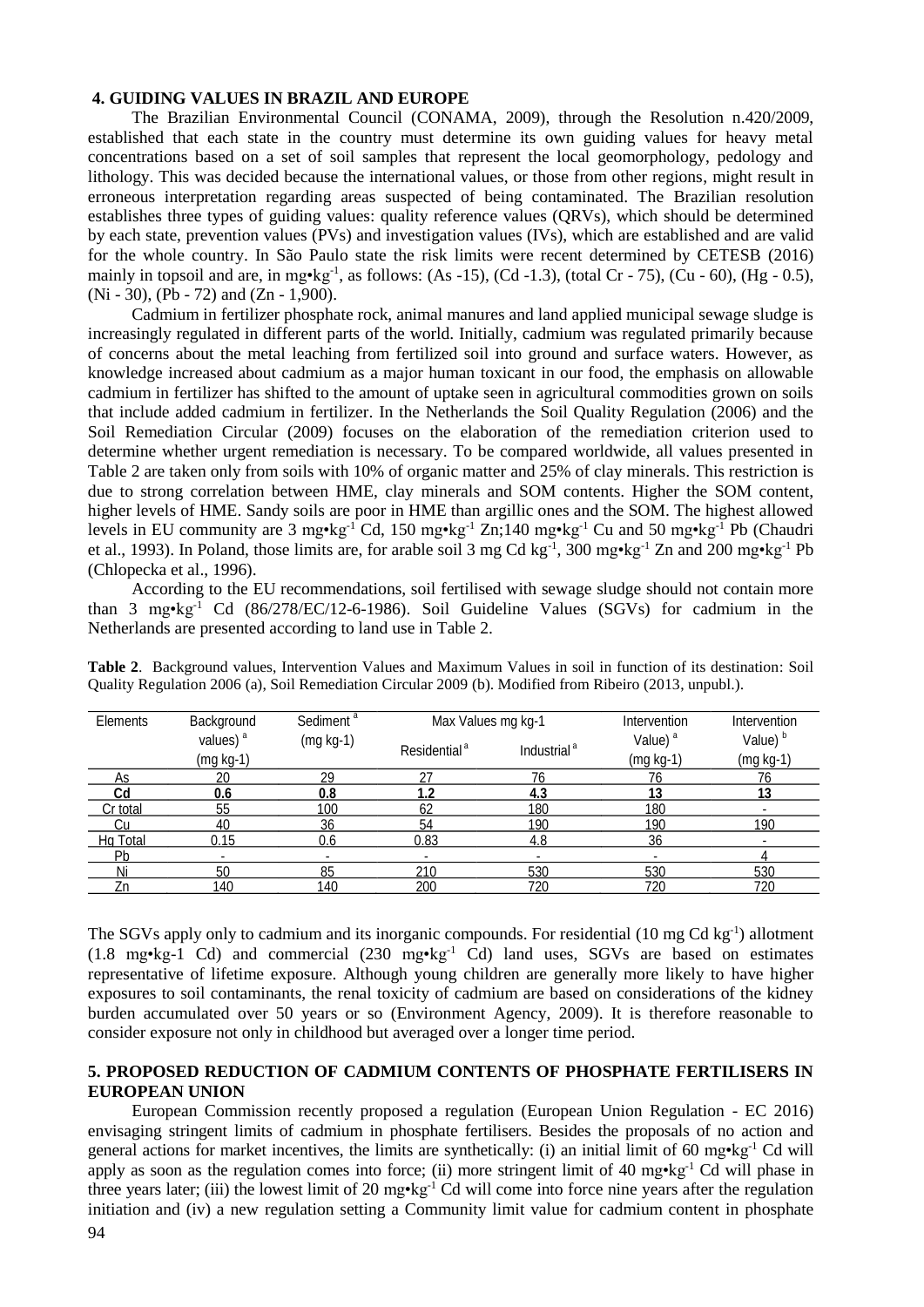fertilisers at 60 mg•kg<sup>-1</sup> Cd decreasing over time to 40 and eventually 20 mg•kg<sup>-1</sup> Cd if decadmiation becomes available on industrial scale.

A new Regulation converges to a common proposal: establish an EU limit value of 60 mg $\cdot$ kg<sup>-1</sup> Cd as a starting point. This limit would take effect after an appropriate transition period of *e.g*. 2 to 3 years. Flexibility should be given to allow Member States to set limit values at either 40 or 20 mg•kg<sup>-1</sup> in the light of specific conditions in their territories. Fertilisers would be labelled to provide an indication which limit value for cadmium they comply with.

# **6. DISCUSSION AND CONCLUSIONS**

The metallic elements tracks (Cd, Cr, Cu, Hg, Ni, Pb, Zn) are rapidly increasing in soils with the indiscriminate use of fertilizers, manures and urban sewage sludge. As some of them are potentially toxic and present no agronomic interest, their presences generate a major concern. The agricultural use of the residual mud allows the recycling of precious components such as the organic matter and many nourishing elements of the plant (Logan and Harrison, 1995). Residual muds can replace or reduce the use of these imported and expensive fertilisers. Economic and environmental issues are in the center of this debate, and this paper intends to expose the main advances in the knowledge.

The estimated Cd increase with the application of 200 kg ha<sup>-1</sup> of the FR3 incorporated in 0.1 m depth of soil would reach 0.094 mg•kg-1, and in that way needs 111 applications to attain the intervention level of 10 mg•kg-1 Cd (CETESB 2016). In the other hand, they noticed that in five years, Cd contents could double, from one average soil of 0.5 mg $\text{kg}^{-1}$  Cd (Campos et al., 2005).

The possibility to attain the maximum permissible concentration, not only for Cd, but also for other evaluated elements, increases with larger quantities of phosphates fertilizers associated with sewage sludge and other fertilizers containing trace elements. Ramalho et al. (1999) availed the use of polluted water and phosphate fertilisers combined and observed that soils that received 25 years of phosphate fertilisers, showed a noticeable increase of Cd (0.66 mg·kg<sup>-1</sup>) when compared with the control area (0.5 mg•kg-1 ), without however elevate it to critical levels. The conditions that determine the adsorption capacity, such as pH, organic matter content, content of clay and oxides of Fe and Al, affect the availability and mobility of heavy metals present in phosphates (Abdel-Haleem et al., 2001). It is also important to consider local conditions that could lead to losses by erosion of soil particles enriched with heavy metals, transported to other areas or water bodies.

The ground contamination by heavy metals elements is a major environmental problem for two main reasons. Beside the risk in food, this contamination can have very long-term effects because its continuous concentration and strong chemical and physical affinity for the solid matrix of distinct geologic grounds and a long residence time in soils (Echevarria and Morel, 2006).

Current limits of cadmium on fertilisers in Brazil are insufficient to meet health and environmental protection goals. The states that have previously established base levels need to review recent research on the health effects of cadmium, the increment of cadmium in soils, and the contribution of fertiliser to cadmium loading in surface waters.

#### **REFERENCES**

- Abdel-Haleem A.S., Scroon A., El-Bahi S.M., Zohny E. (2001) Heavy metals and rare earth elements in phosphate fertilizer components using instrumental neutron activation analysis. Applied Radiation and Isotopes, v. 55, p. 569-573.
- Alloway B.J. (1995) Cadmium. In: Alloway B.J (ed.) Heavy Metals in Soils (2nd ed.). London: Blackie Academic & Professional. 368 p.
- Amaral Sobrinho N.M.B., Costa L.M., Oliveira C., Velloso A.C.X. (1992) Metais pesados em alguns fertilizantes e corretivos. Revista Brasileira de Ciência do Solo, v. 16, p. 271- 276 .
- Amaral Sobrinho N.M.B. (1993) Interação dos metais pesados de resíduos siderúrgicos com um podzólico Vermelho Amarelo [Interaction of Heavy Metals from siderurgy waste with Red-Yellow Podzolic sol]. Viçosa UFV. Dsc.Thesis, 163 p.
- Campos M.L., Pierangeli M.A.P., Guilherme L.R.G., Marques J.j.. Curi N. (2003) Baseline concentration of heavy metals in Brazilian Latosols. Communications in Soil Science and Plant Analysis, v. 34, p. 547-558.
- Casarini D. C. P. (2000) Proposta de valores de referência de qualidade e intervenção para solos e águas subterrâneas no estado de São Paulo. In: Sem. Internacional sobre Qualidade de Solos e Águas Subterrâneas, 2., SP. An. CETESB, 165p.